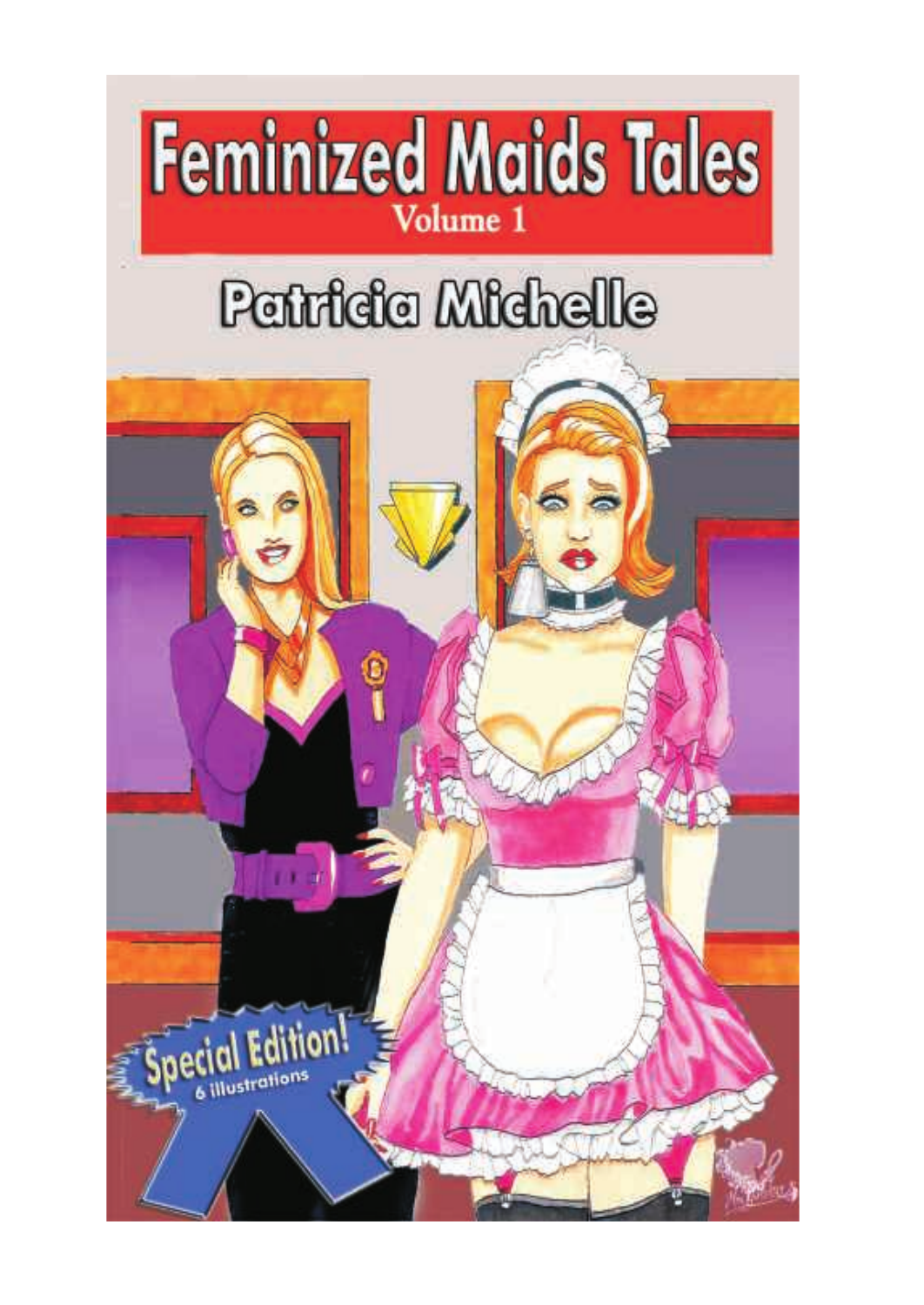

#### Copyright © 2015

Published by Mags, Inc All Rights Reserved. No part of this book may be reproduced without the written permission of the publisher, except for brief quotes contained within a critical review.

For information address Mags, Inc. P.O. Box 5829 Sherman Oaks, CA 91413 USA

Call toll free (800) 359-2116

www.magsinc.com

COPYRIGHT ©) 2015 MAGS, INC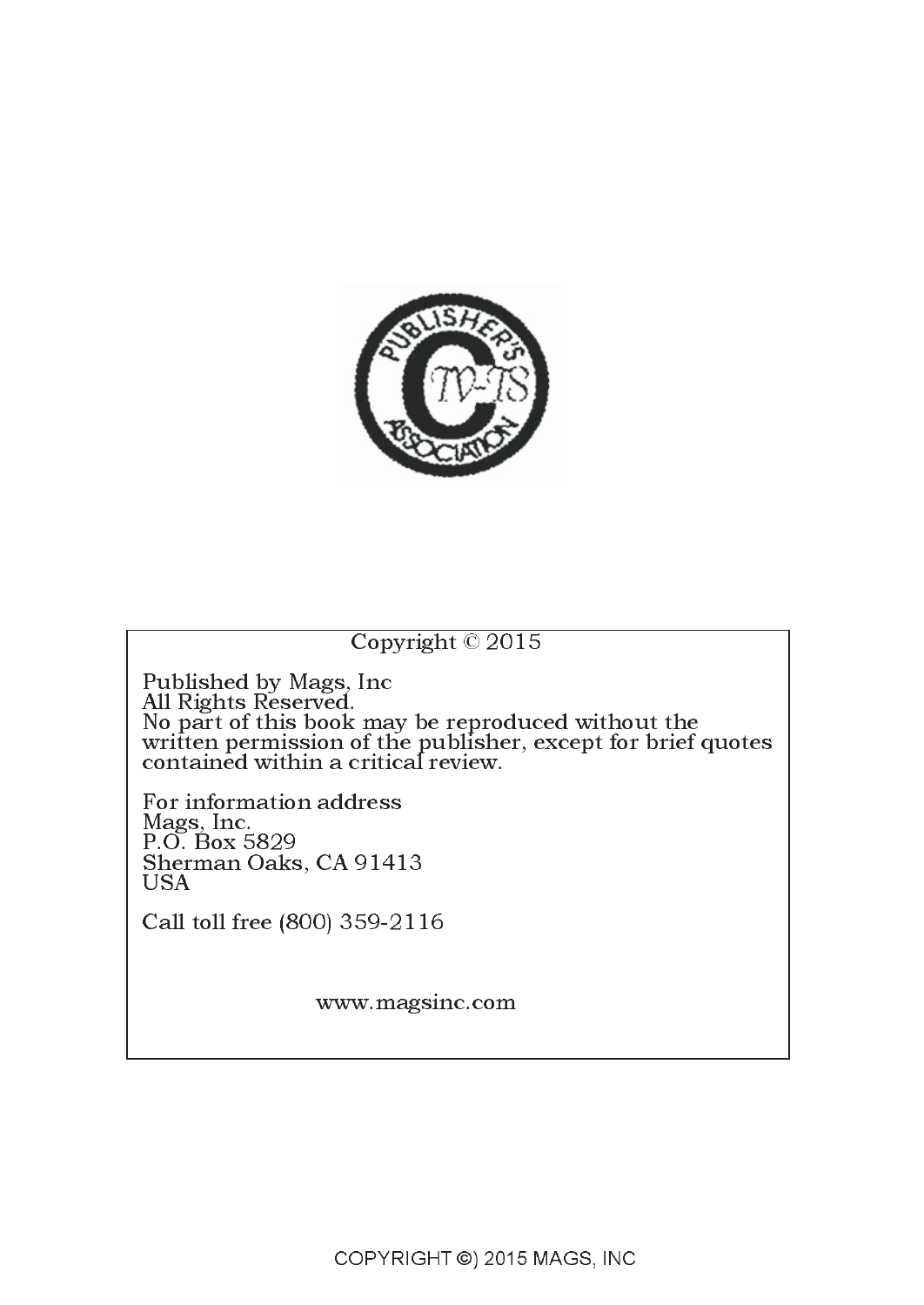# **Feminized Maids Tales**

# **Volume 1**

## **By Patricia Michelle**

#### Total Immersion

You'd think that when a wife discovers her husband secretly dressing in your clothes that she'd be outraged and disgusted. Well, I couldn't have been happier, as it solved a big problem. For months I'd been thinking about divorcing Frank. I'd finally met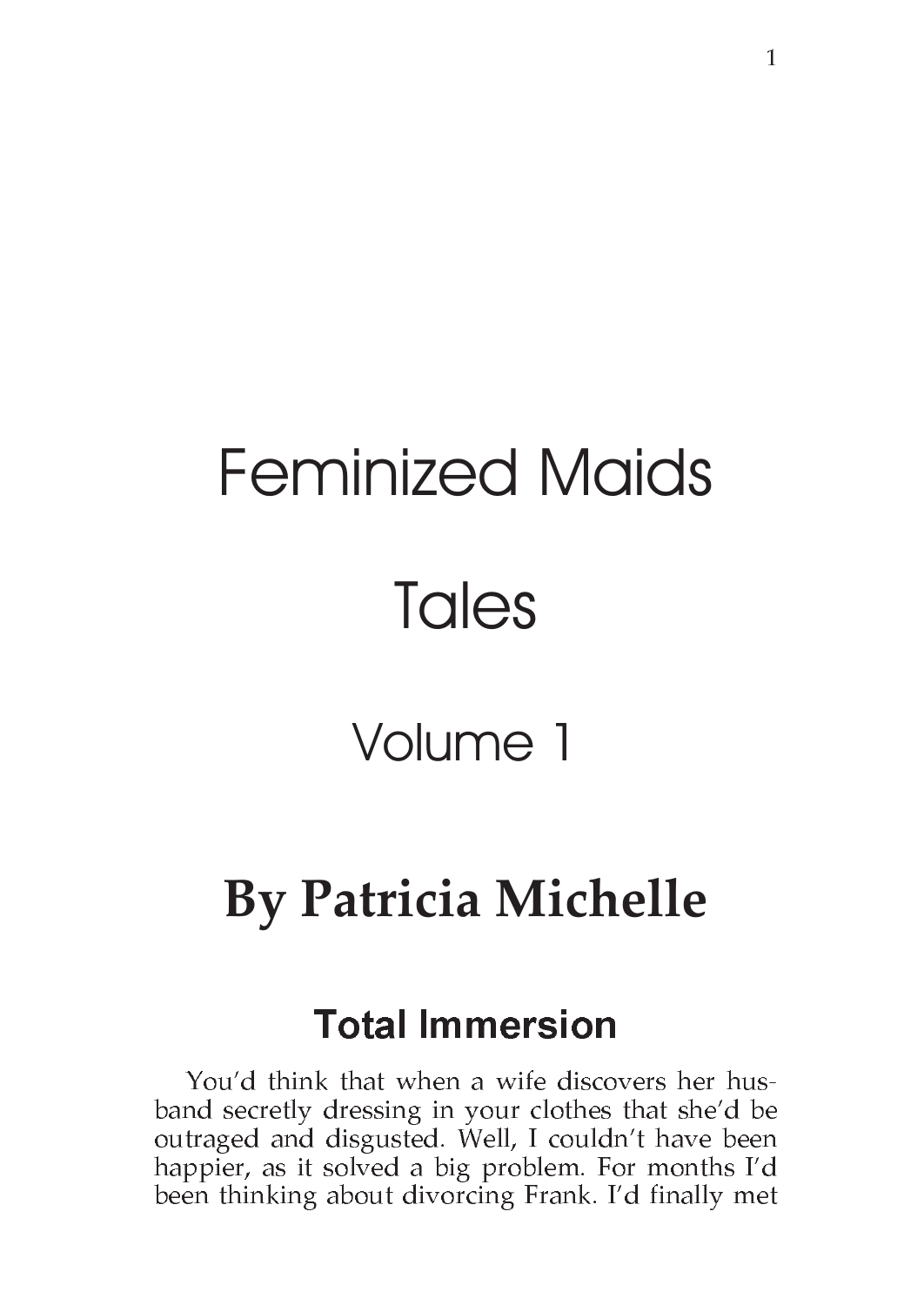the real man of my dreams, and unlike my husband, an enormously well hung one.

But Frank was wealthy and I wasn't about to give up a life of luxury and go back to being a secretary.

And then came the fateful day, for him at least, when I knew exactly how to solve my dilemma.

"So this is what you do when I'm out? God, you look ridiculous," I said, catching him prancing around in one of my best dresses, one day. Naturally he turned red, over and over repeating how sorry he was and that he just couldn't help himself.

To his total surprise I said, "Well, I've read about this, and to my thinking, it's harmless. But, if I'm going to let you do it you're going to do it right. I'll help, but only if I get a 100% commitment from you to everything I say." Pathetically he couldn't have been more relieved, or excited.

Oh god, how perfect is this going to be! I thought.

The following day I told him I was going to put him on a five step total immersion program. "Like what actors do to get into a role," he said.

"Precisely. You'll live, breath, act and think like a woman  $24/7$  or you don't ever put on another of my dresses. Understood?" I asked sternly, and got a nervous, "Yes".

"Very well, the first thing you'll do is to box up every stitch of male clothing as a test of your commitment and put them in my trunk," I said. With that done I explained Step One.

First thing, obviously, is to look more like a woman. We're going down to my beauticians for a total make over. Give her even a hint of trouble, and that's it," I warned.

Poor Frank, I suppose he thought a makeover would involve a little make-up and hair styling. It didn't. It started with a full, rather painful waxing, includ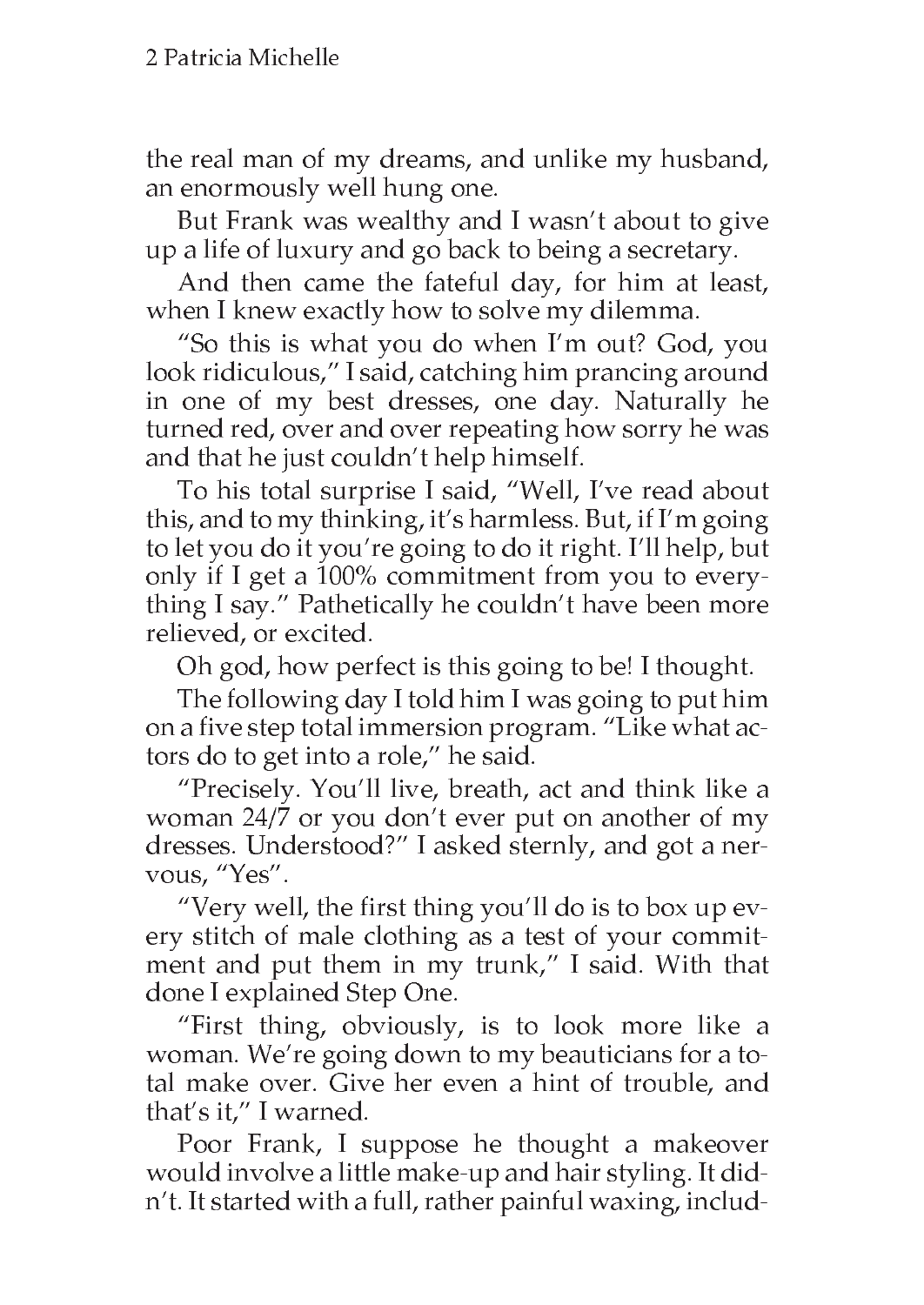ing his crotch. Plucked eyebrows, long, upper and lower eyelashes, much fuller, red lips, eyeshadow, mascara and eyeliner. She pierced ears and then I had her permanently attach the biggest bells I could find, then on each finger impossibly long, red nails. His blonde hair was permed, put in curlers, and dyed brunette. Then we glued enormous D-cup tits on him.

When he saw himself he couldn't believe it.

"Get used to it," I chuckled, "I told Helen to make everything permanent.

P-Permanent? W-What do you mean?

Your make-up and lipstick I had her dye on. The glamorous eyelashes and steel nails are permanently glued on. As are your adorable earrings. And the same with your tits, impossible to remove without a special solvent that I told Helen to keep locked up." I gloated, loving the horrified look on his face.

"Isn't this a-a bit extreme? D-Did you really mean permanent?" he asked nervously.

"Oh it'll wear off in about two or three months. It's simply another test to see how committed you are," I lied. "A couple weeks as a woman really isn't going to be much of a commitment, is it?" I asked, and what could he say.

"No, I guess it wouldn't be," he said, falling like a lamb into a trap.

"Now, obviously we're going to have to give you a much more girly figure, aren't we?" I asked, and, of course, how could he say no?

I just loved how his face turned deathly pale when I held up the most fearsome looking, hourglass corset. It took me all my strength to lace him as tightly as I possibly could, all the time ignoring his desperate pleas to stop, that he couldn't breathe. "Well, at least that's a beginning," I giggled, fastening a padlock in back.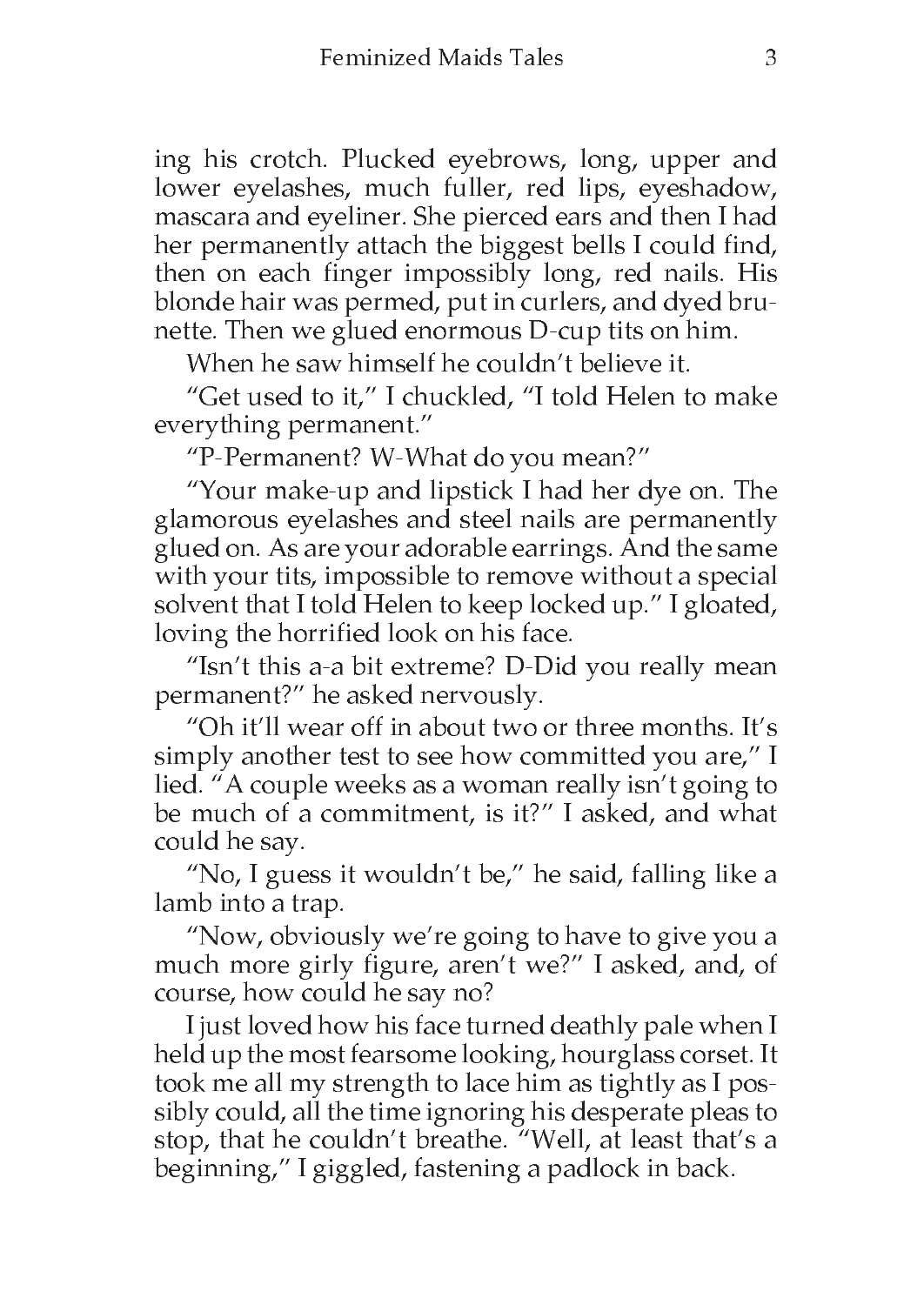Is-is that a padlock you put on? Why did you do that?" he moaned.

"You're not going to like being corseted all day, but if we're going to train your figure you'll just have to bear it. The padlock is to ensure you're not tempted to loosen or take it off when I'm not around," I smirked.

"Ready for Step Two? In Step Two you'll need to discard everything that reminds you that you were once a male, so that you think of yourself as a woman every minute of the day. Your name is no longer Frank, it's Francine. Now the biggest problem you'll have forgetting you are, or were, a man is this little thing," I said, holding his dick in my hand, which immediately got stuff.

"Naughty, naughty Fifi. Girls don't do that," I said, applying an ice pack to it. Once it was shriveled to a couple inches, at most, I pulled it through the stainless steel chastity sheath and locked it on.

Now this will be difficult for you Fifi. Whenever I ask you what this is you will say it's your pussy. And when I point to the hole between your cheeks you will say that's your cunt. Now tell me what they are," I demanded.

"Oh p-please, please, I can't," he begged.

Oh my, let me explain something about this total immersion program. It comes with a punishment/reward incentive. Step out of your role just a little and you get this. Bend her over and hold her, please, Helen," I asked.

All it took was ten strokes with a cane for Fifi to be screaming out that "she" had a pussy and a cunt.

Step three was initiated at Leather & Cuffs, a delightfully kinky boutique. Step Three was easier on Fifi, but just as humiliating. "In this step you'll be dressed the part. Which I'm sure will excite you," I smiled.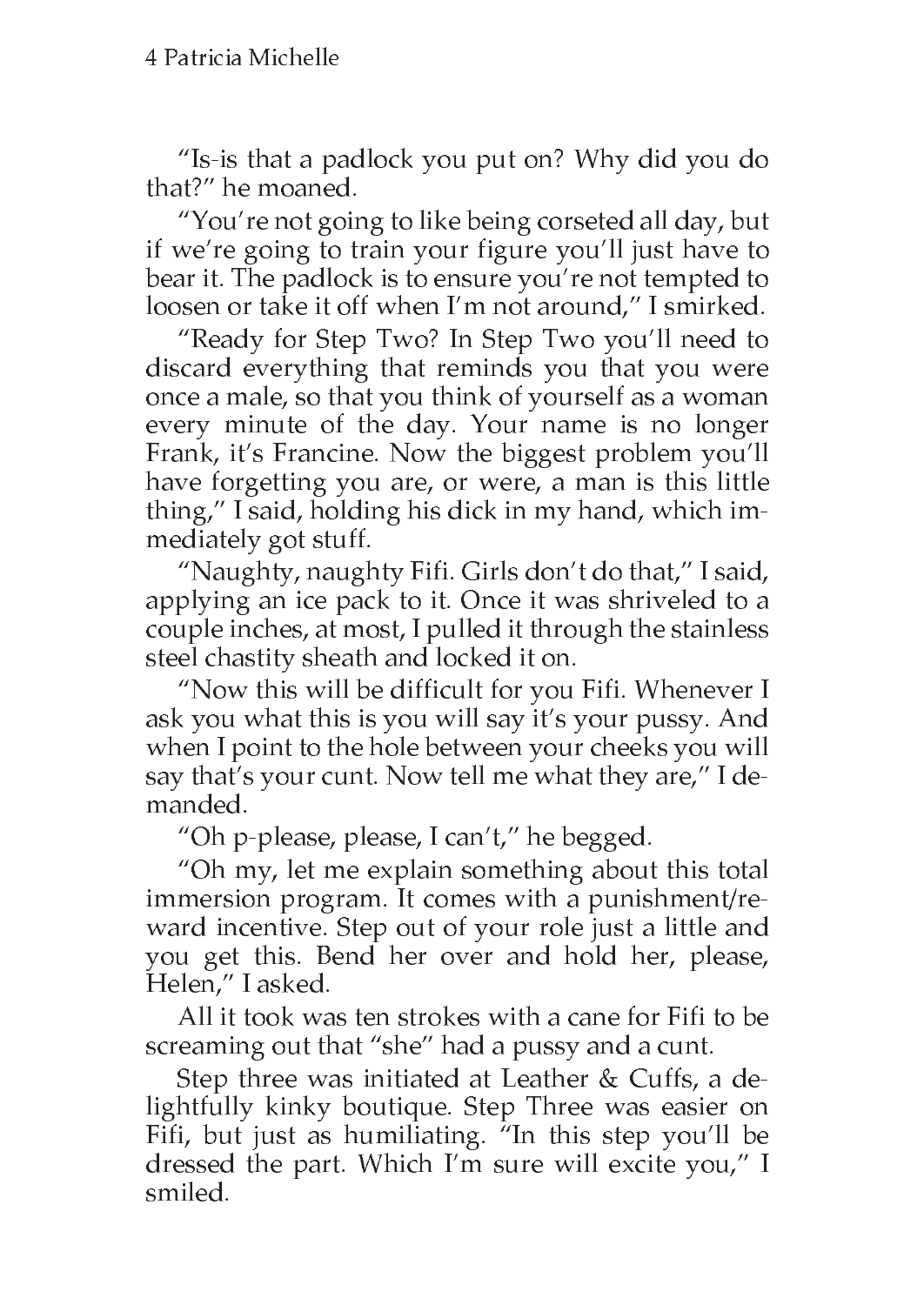What she was dressed in was a sexy, black French Maid's uniform with the short skirt and several petticoats, fishnet stockings, apron, cap and five inch heels that she could barely stand in. It was when I dictated the alterations I wanted made that she turned pale.

Shorten her skirts up to her ass, then make the hem in back three inches shorter than the front. I want her always showing off her panties, and her entire ass when she bends over. Then lower the neckline line to just the tips of her nipples so everyone can admire her luscious tits. Yes, I know she'll have to be very careful of that one, or heavens, both don't pop out," I laughed.

Step four arrived a few weeks later in the form of an express package. Francine's face had the most delightfully scared expression as I unpacked one item at a time. "These will all help to train you to act totally feminine at all times," I explained. First out were black, patent oxfords with six inch, spike heels that laced and locked on, to remove the temptation of ever taking them off. I then locked shiny, steel ankle cuffs connected by a short, eight inch chain to teach her to take the daintiest steps. A stiff, steel posture collar, to hold her head up and locked on. From it dangled two, above the waist strap with locking steel cuffs to train her to hold her hands posed correctly.

And this will be worn eight hours for every un-girlish word, sentence or even sound that you make," I warned, shoving a ball gag with a locking straps into her then added, "I think you need a few hours with it to remind you when you're allowed to speak and what you're entire vocabulary will consist  $\overline{of}$ ."

Now then Fifi, you have four hours to dust the entire house, for every piece of furniture not dusted you get another three with the cane, and for every piece of furniture not perfectly dusted, five with the paddle," I declared.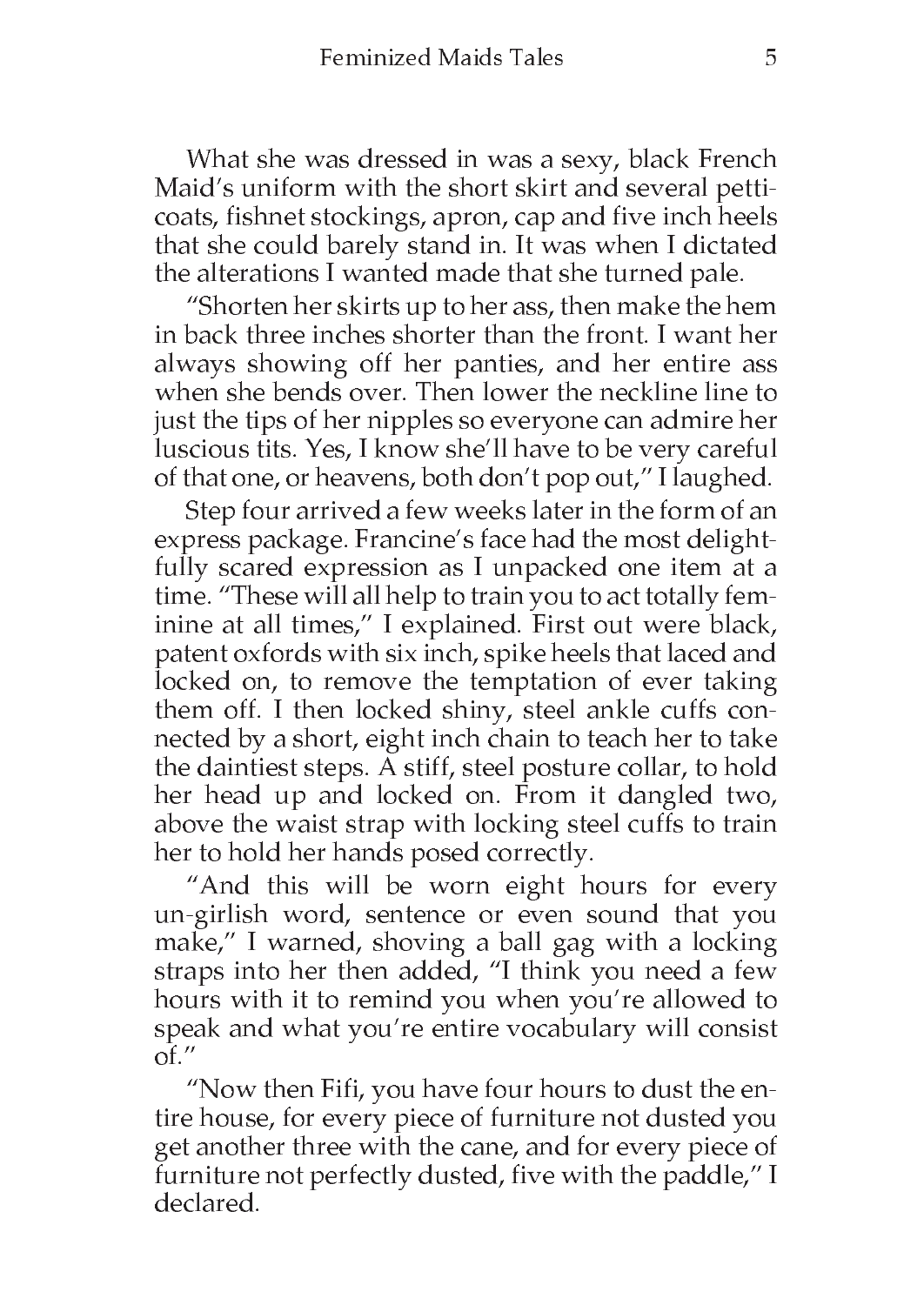Poor Fifi, I had to chuckle watching her stagger around the room in her impossibly high heels, ands with the hobbles she was barely able to put one foot in front of the other. And with her wrists chained to her collar she had to bend over in the tortuously laced corset to dust. Then there was the fact that the last time she dusted it took her all day.

Of course I just had to make her life a bit more miserable.

"Oh yes, the minute I don't hear your bells I'll have to assume you're trying to take a break, then you'll get a reminder with the cane," I stated. I simply loved terrorizing my new maid.

At the end of three months of intense training and conditioning I felt Fifi was finally ready for the final step of her feminization.

Standing her in the center of the living room I strapped her wrist and elbows behind her, attached them to an overhead chain, and slowly took the slack out gradually bending her over more and more until I thought her mouth was in the exact position I wanted it.

"I must say Fifi that I couldn't imagine you any more feminized than you are. However to be a woman you have to feel like a real one, don't you, especially in those most intimate times," I said, which was when the doorbell rang and I let in my lover, and one of his best friends, an enormous black guy.

Fred and Bruce have kindly agreed to assist you, nightly, over the next couple of weeks in experiencing the total joys of womanhood. Frank, why don't you start in on Fifi's cunt? Remember she's a virgin, so be gentle, at least the first time. Bruce, on my god, that's huge, you do her mouth. Although ease up a bit when she starts gagging. Goodness, it'll be weeks before she gets all that down her throat. Now Fifi, just a couple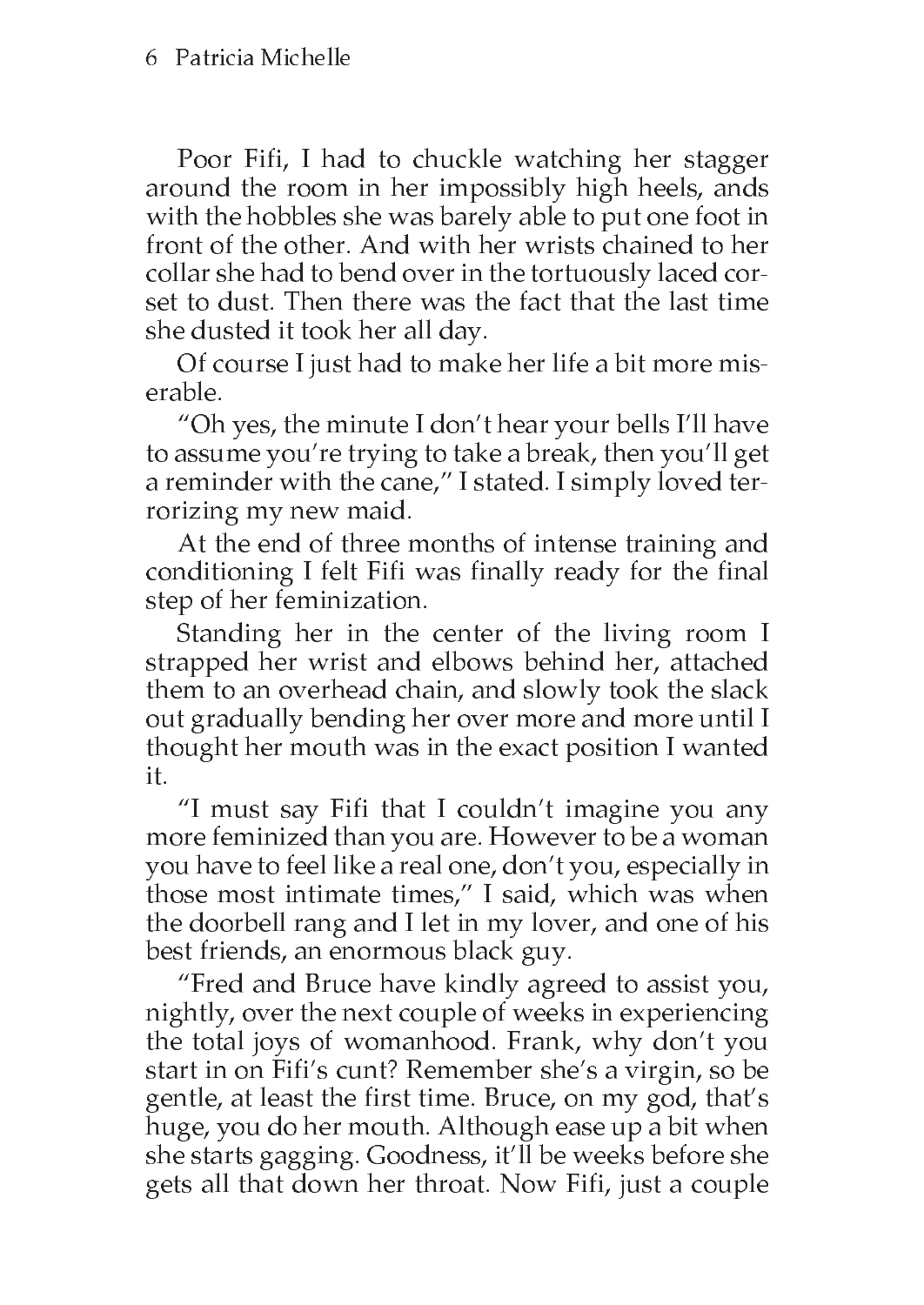suggestions. The faster you do "suckies" the quicker it'll be over, except for swallowing, that is. As Bruce shoots his load, which could take some time, try breathing through your nose so you don't spill anything, Whatever you spill you lick up" I offered, reclining on my sofa with a drink to watch Fifi's final feminization.

Or so he thought. I'm sure he was so relieved when her three month immersion as a woman was up.

"I really don't like being a girl. It's horrible. I'd like my men's clothes back please," he said.

"Very well, since you threw out all those men's clothes of yours, Ive gotten you some new clothes to wear. But first let's get you out of that corset," I said, giggling to myself.

Oh god, that feels so good, and thanks for the new clothes" he said naively, in obvious relief as I unlaced and removed his corset.

"W-What are you doing, I said I didn't want to be a women anymore," he exclaimed in alarm as I started wrapping a new corset on him.

Well, you see, Fifi Ive decided, after how valuable you've become that you are simply too indispensable as my maid and that you make a much better maid than you ever did as a husband," I said, as I yanked on the new, steel boned, hour glass corset.

Pulling as hard as I could on the laces I had taken off another two inches off her waist.

Well, twenty four inches is at least a start.

I then slipped trampy fishnet stockings on her legs, fastening them to the four suspenders on each leg. Then making her sit, I crammed her feet into her new shoes.

Seven inch heels with cute bows on the toes and ankle straps that I padlocked.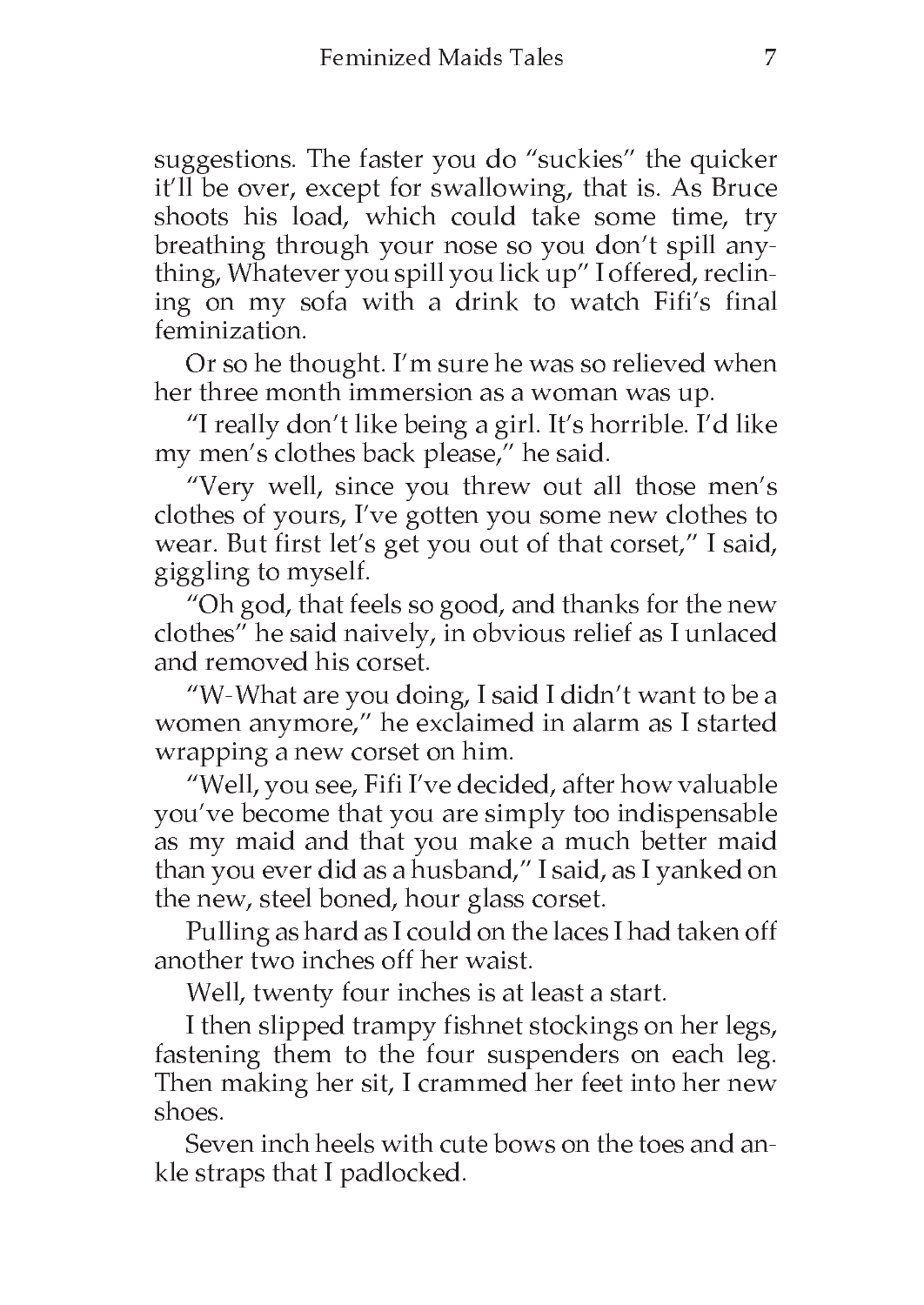#### 8 Patricia Michelle

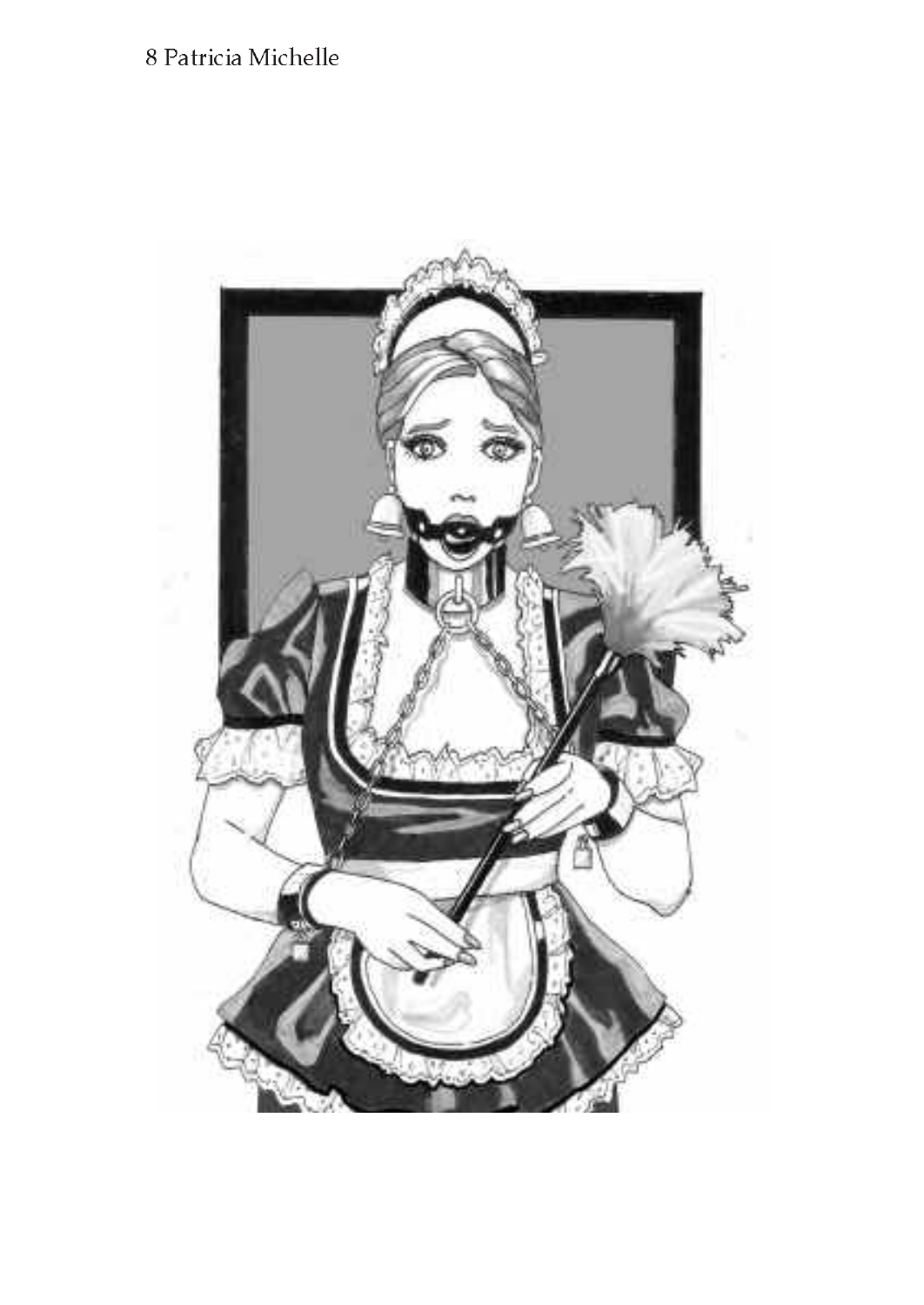When I got her into her new uniform, tailored to her new figure I said, "Now then Fifi as long as you act like the perfect maid at all times, do your chores to perfection I won't make you suck anymore cocks or get fucked in your cunt. But the minute you slack off, in any way, or your chores aren't done to perfection Frank, Bruce or my current stud will give you a reminder lesson. Agreed?

###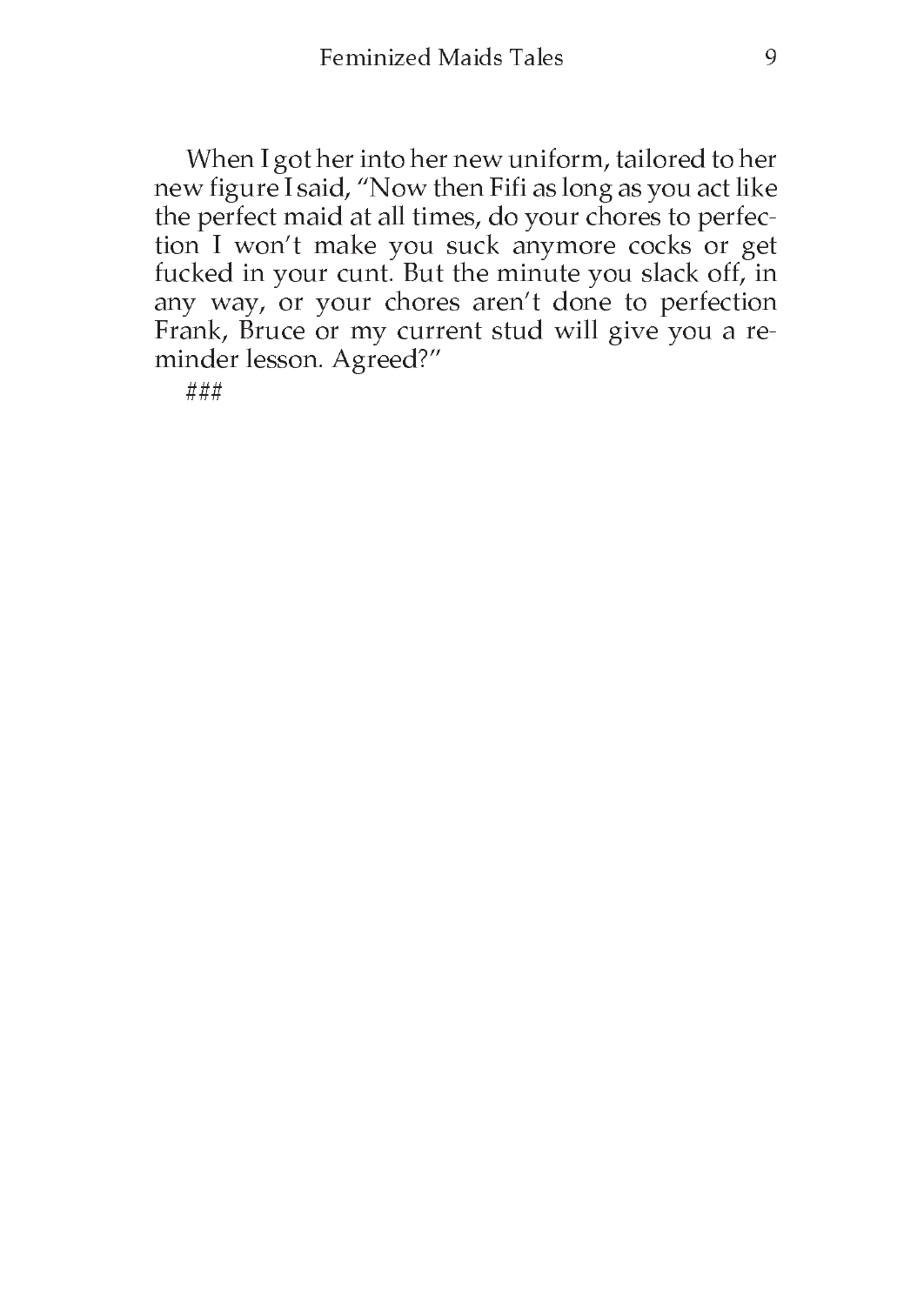## The Marriage Counselor

Lorin and I had been married less than a year and already it felt like the marriage was on the rocks. There was something troubling her and I couldn't get it out of her. Worse, our hot, torrid sex had dwindled down to nothing. I really was actually relieved when she suggested we see a marriage counselor.

The counselor turned out to be a stunning woman named Rachael Russell. I waited an hour while she talked to Lorin. I heard them laughing, but couldn't figure out why.

Then it was my turn.

"I don't normally divulge what patients tell me Duane, but in this case I feel I have to. In college Lorin had a very heavy affair with her roommate Margie. She felt, once she met you, that she'd gotten over her lesbian tendencies. But, in the last months, they've been returning and she doesn't know what to do," she said.

Well, once I'd gotten over the shock I said, "I don't want to lose Lorin, is there anything I can do?"

"Actually there is and I'm afraid it's the only thing I can think of that will save your marriage. You know that men have a masculine as well as a feminine side, as do women. What I'm suggesting is that you need to let your feminine side come out more.

"I see, but how do I do that?" I asked, not really liking at all the direction was going, but I was determined to do anything to keep Lorin.

I will tell Lorin that you confessed that one of your fantasies is you always wanted to dress up in women's things. That you've always wondered how panties, a bra, nylons, heels, and nighties would feel".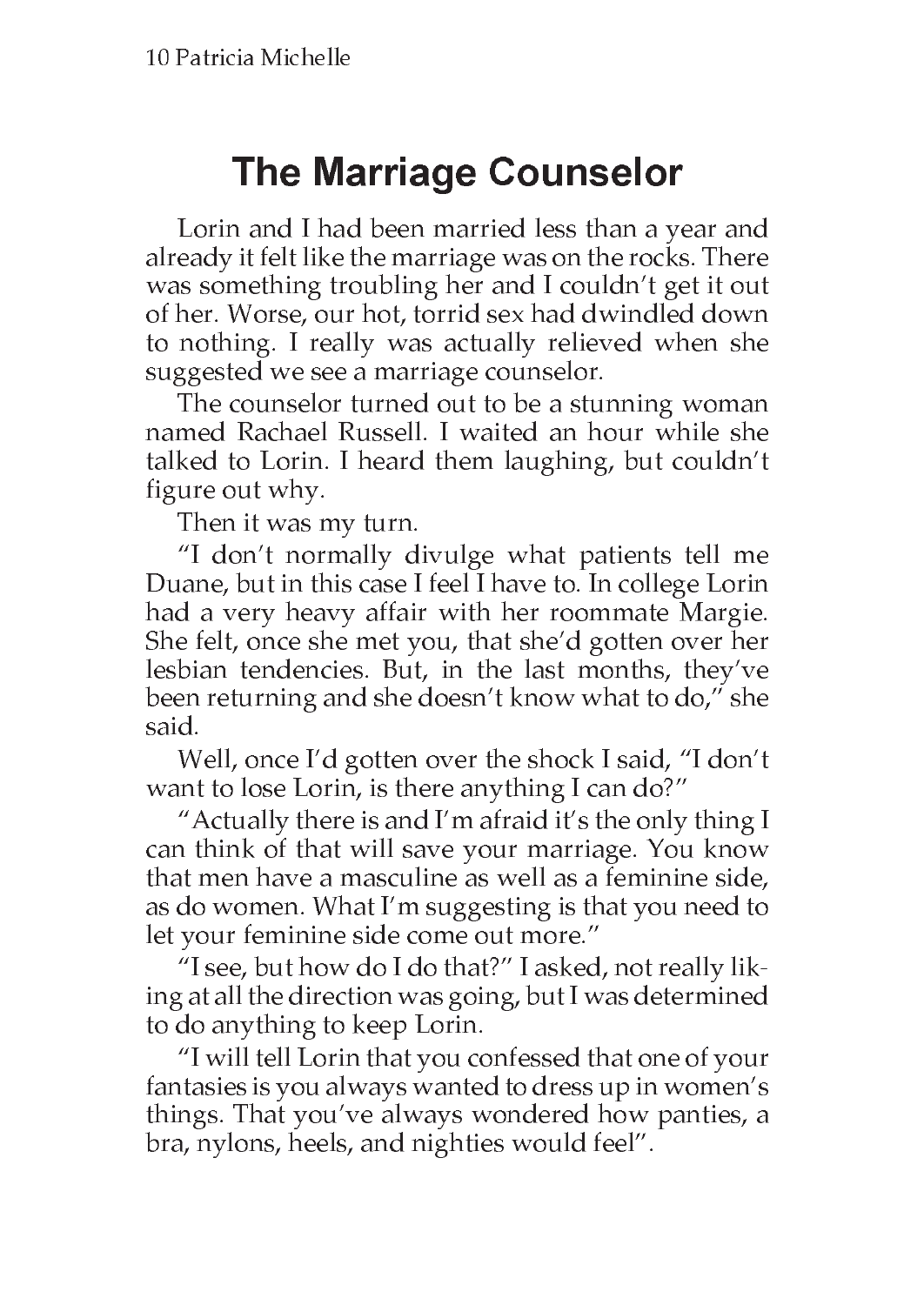Now that really shocked me, but I could see her logic. I didn't like it, what guy would, but reluctantly I agreed to give it a try.

"Great. Now I know you're not going to like this, but you have to pretend you absolutely love the girlie things she's going to put on you. And if she decides to have sex let her have her way with you. In her relationship with Margie she was very dominant, so be as submissive as you can. I think you'll be rewarded," she said.

On the way home Lorin hugged me. "You should have told me your secret. Lots of men love cross-dressing. Oh, we're going to have so much fun!" she gushed.

We made love that night and it was incredible, and humiliating. There I was, under her, dressed in a frilly, pink nightie, lace edged panties, matching bra filed with huge water balloons, nylons, garter belt, and pink heels with puffy pompoms. This after she'd shaved my legs and underarms. I hated it, but had to pretend how much I loved it.

Id never seen this side of her. She was so aggressive and demanding, telling me precisely what to do, and giving me hard swats on my ass that actually hurt when I didn't do it fast enough. I don't know how long she grinded her pussy against my mouth ordering my tongue deeper, and only after she'd had I don't know how many orgasms did she finally ride my dick to an earth shattering climax.

In the morning she handed me panties, bra, garter belt and nylons she expected me to wear all day. This would have been really embarrassing if I worked in an office, but fortunately I worked at home.

When I showed up for my next appointment with the counselor I was in a panic.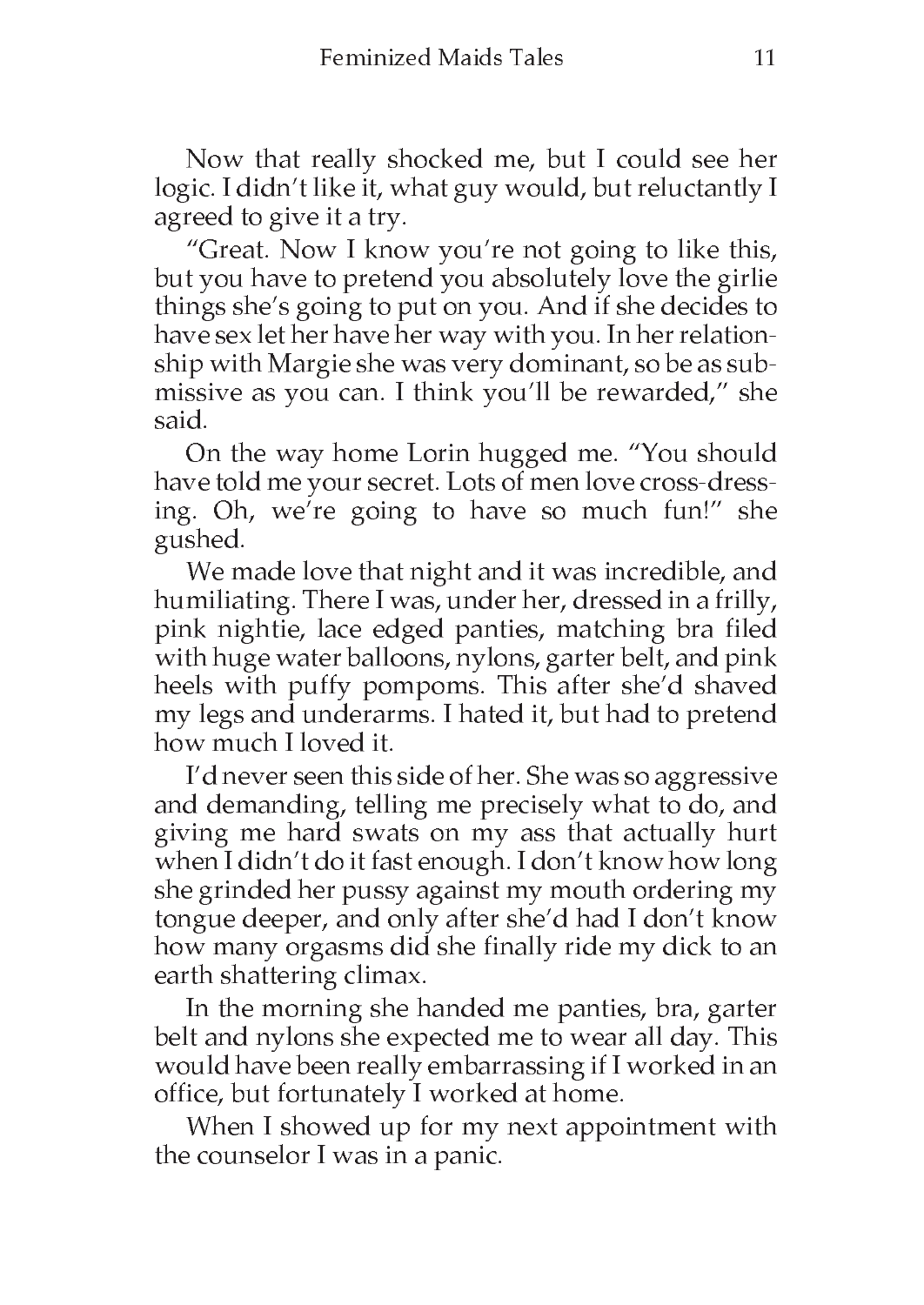I explained that within a week's time she'd added four inch heels for me to wear, made me practice putting lipstick on, then pinned a big bow in my hair. After which she dressed me in a tight top with ruffles and pink Capri pants.

"You have to help me, I don't know what to do. Two days ago she got really mad because I don't help out with any chores. She put this horrible, frilly apron on me and told me to dust and vacuum the house and scrub the floors." I pleaded.

"Well, she's obviously bringing out your feminine side. Tell me, have you ever seen her happier?

"No, not since before we were married," I had to admit.

"You're seeing the masculine, dominant side that she obviously prefers. As to doing some household chores I think you've been selfish not helping her. I think, every morning, before she leaves you should ask her for a list of chores you could do for her.

Now, when we next meet I want you to come as she has you dressed," she ordered.

I couldn't help blushing as, the following week, I walked, more minced, into her office.

"Oh my, she's certainly going all out, isn't she? That skirt is so tight and so short, and those heels, they're so high," she said.

She says I have sexy legs so she put me in even higher heels, stilettos she calls them and the heels are five inches high. I can hardly walk in them and they hurt, but she won't let me take them off..."

Well, your legs do look very sexy, and I really like the seams. And I just love those long, dangling earrings. I take it she had your ears pierced?

"Oh god, that's not the worst. She took me down to her beautician for a waxing. Then she had my hair permed and won't let me cut it. Just look at the hair cut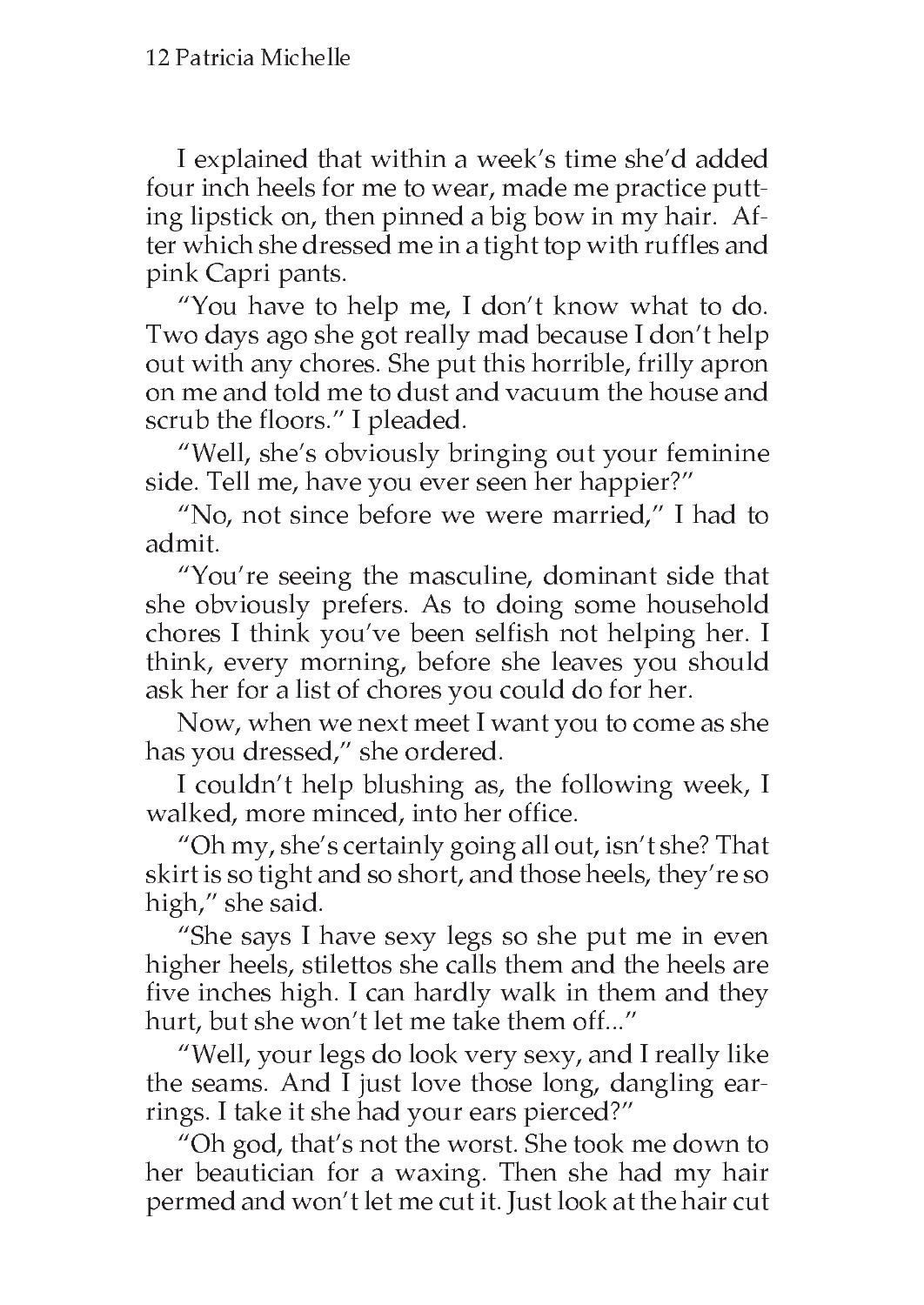they gave me. I'll never be able to let my friends see me.  $P$ -Please, what can I do, I'm getting really scared," I begged.

"Yes, I would be too, if I were a man, I guess. But, for now you just have to go along with her. It's obviously saving your marriage, and she may grow out of this and see you for the husband she married," she said, and I swear I thought I had her chuckle. I left with a glimmer of hope.

I did go along, but I never should have.

A month later when I went in for my appointment her mouth dropped open.

Goodness, where did she get that outfit? And those aren't real are they?" she asked.

What she was referring to was the black, satin, maid's uniform I wore. The skirt so short and fluffed out with all the petticoats that you could see the tops of my fishnet stockings, and if I bent over even the slightest there was a full view of my frilly, pink panties. But what she couldn't help seeing were my huge, jiggling, bouncing tits.

"They're not real, although they feel real and she glued them on, I can't take them off!

As to this outfit she insists I wear it to do my chores. She says it's more appropriate. Even worse she's making me wear a corset to improve my figure, that she laces so tight I can't breathe, a-and look at these" I nearly cried, sowing off my nearly one inch long, red fingernails.

Those obviously will take some time to get used to. Now, I see you've been getting make-up lessons," she remarked.

She insists I be made up by the time I serve breakfast to her. This is all so horrible, now she's taking to calling me Margie, a-and she makes me wear this," I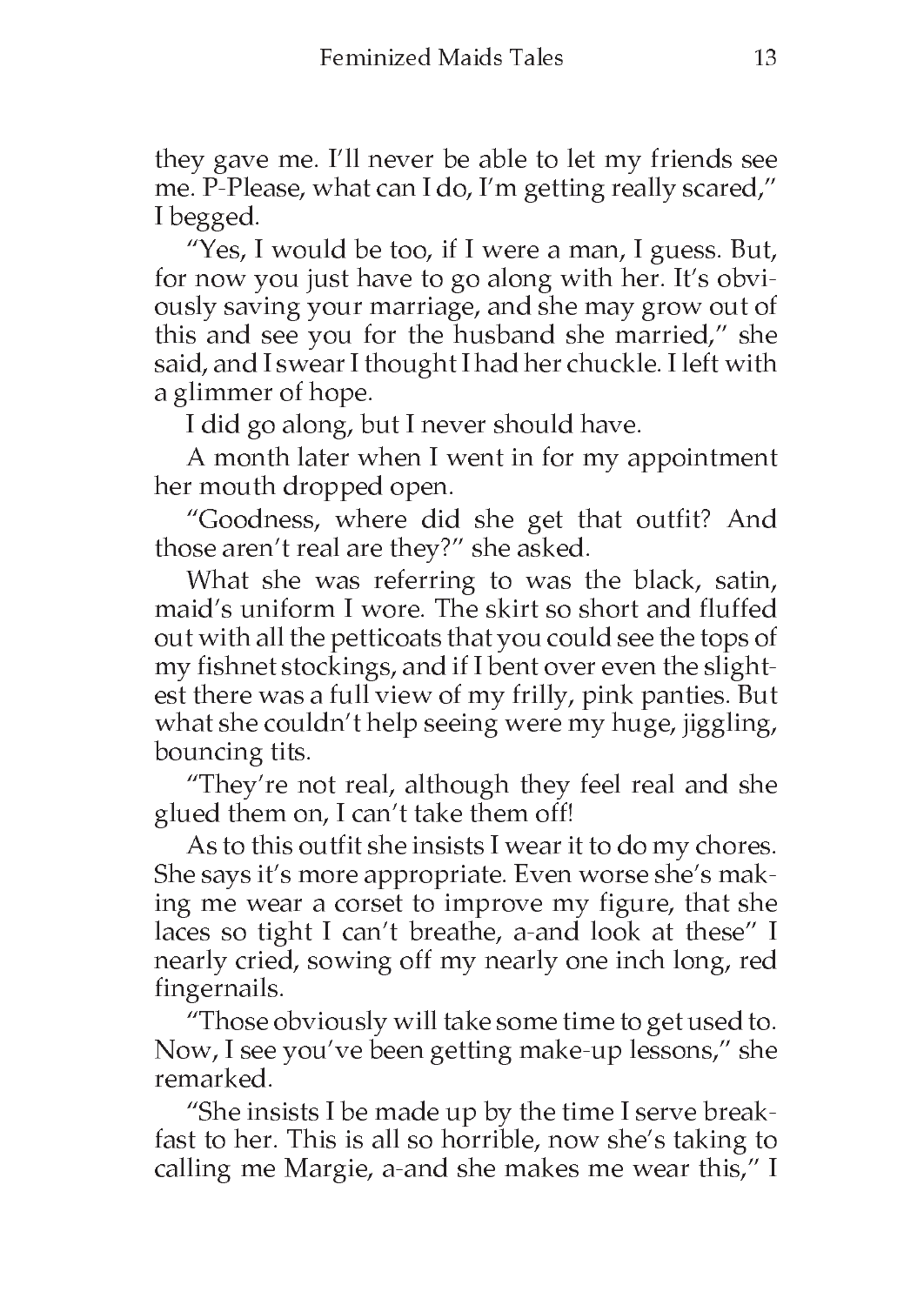said, pulling down my panties and showing her the tight, rubber fake pussy that squashed me flat.

"S-She won't let me take it off, even when we're in bed. She just fondles it to make me cum, I mean have an orgasm, I'm not allowed to say cum," I said miserably.

Obviously the sight of your penis reminds her that you're not really the girl she wants to imagine you to be. I wouldn't be all that concerned. After all you're still getting off and I do think you're saving your marriage," she commented with, I swear, a smirk.

A month later the counselor wanted to see us both, I went first and immediately started crying.

When she asked what brought this on I said, "P-Please help me, I'm desperate. She acts like I'm her maid for real. She gives me so many chores I can't finish them, but I'm not allowed to make excuses. How can I get them all done in time when I'm now wearing eight heels. I can barely put one foot in front of the other. And now she has me in a corset, she says to improve my figure. It really hurts, but I can't even loosen it a little as she's locked it on. She inspects my work and if it isn't perfect s-she makes me bend over and uses a cane on me, a-and it really, really hurts. And just last week, I couldn't believe it, she started renting me out to her friends.

"Well, for what she's told me your business has gone to hell," she remarked.

"It did, I haven't had any work for weeks. How can I go to meetings 1-like this? I lost all my clients," I sobbed.

"Well, it does mean you're now bringing money into the house, so you're contributing, at least in a small way, aren't you?" she said dismissively.

"Y-Yes, but it's so humiliating.."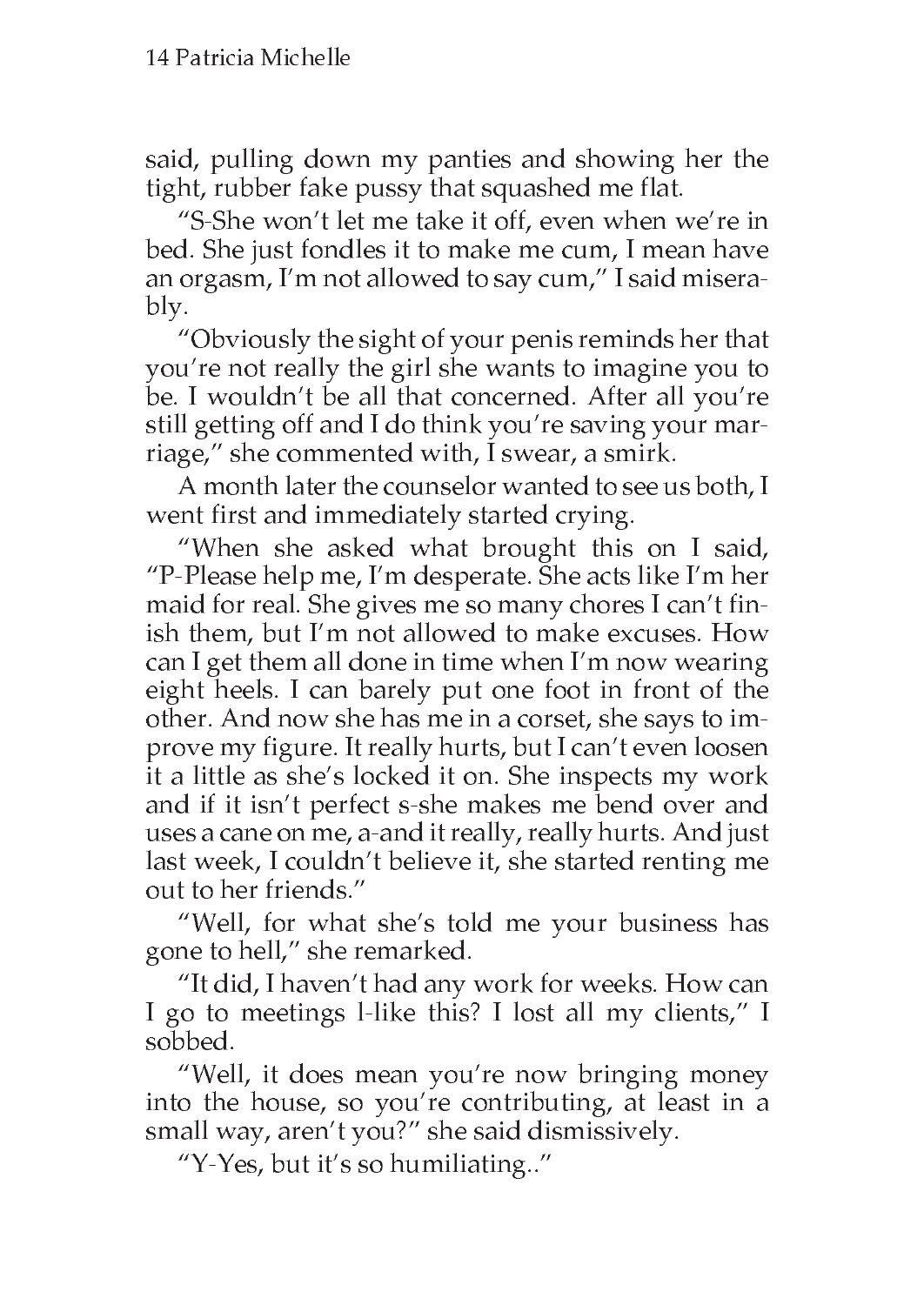"It seems as if there's some masculinity left in you that's all. So you can't be totally feminized, are you?"

"B-But that's not the worst. She's started dating men, and she makes me get her ready for her dates, and I have to listen to them making love. How can she suddenly go back to men, I'm a man," I pleaded to know.

Yes, she did say, in our last session, that she felt she was growing out of her fantasy with her old roommate and was yearning for a real man with a big, stiff cock. Unfortunately Lorin simply doesn't see you as a real man anymore, and really can you blame her? Let me call her in and see what she has to say.

As soon as she walked in I started trembling. She looked so stern and intimidating especially with that cane in her hand that I was so petrified of.

"Did you curtsy and address her properly?" she demanded to know.

M-M-Maid Margie is so sorry Mistress, she-she forgot," I meekly replied.

That just earned you 100 hundred punishment curtsies and six with this when we get home, for two cents I'd give them to you right here," she threatened, then added, "I swear good help is so hard to get trained."

Out of curiosity I asked what a punishment curtsy was.

Oh, well each time she curtsies her right knee has to touch the floor, and then her left. If she forgets I simply have her start over. And if she doesn't lift her skirts above her waist I have she hold her hands our so I can spank them," she said dispassionately.

"I understand you've been renting her out?"

"She's become reasonably skilled performing her chores, plus she now shaves my legs, underarms, trims and perfumes my pussy before a date and Jill,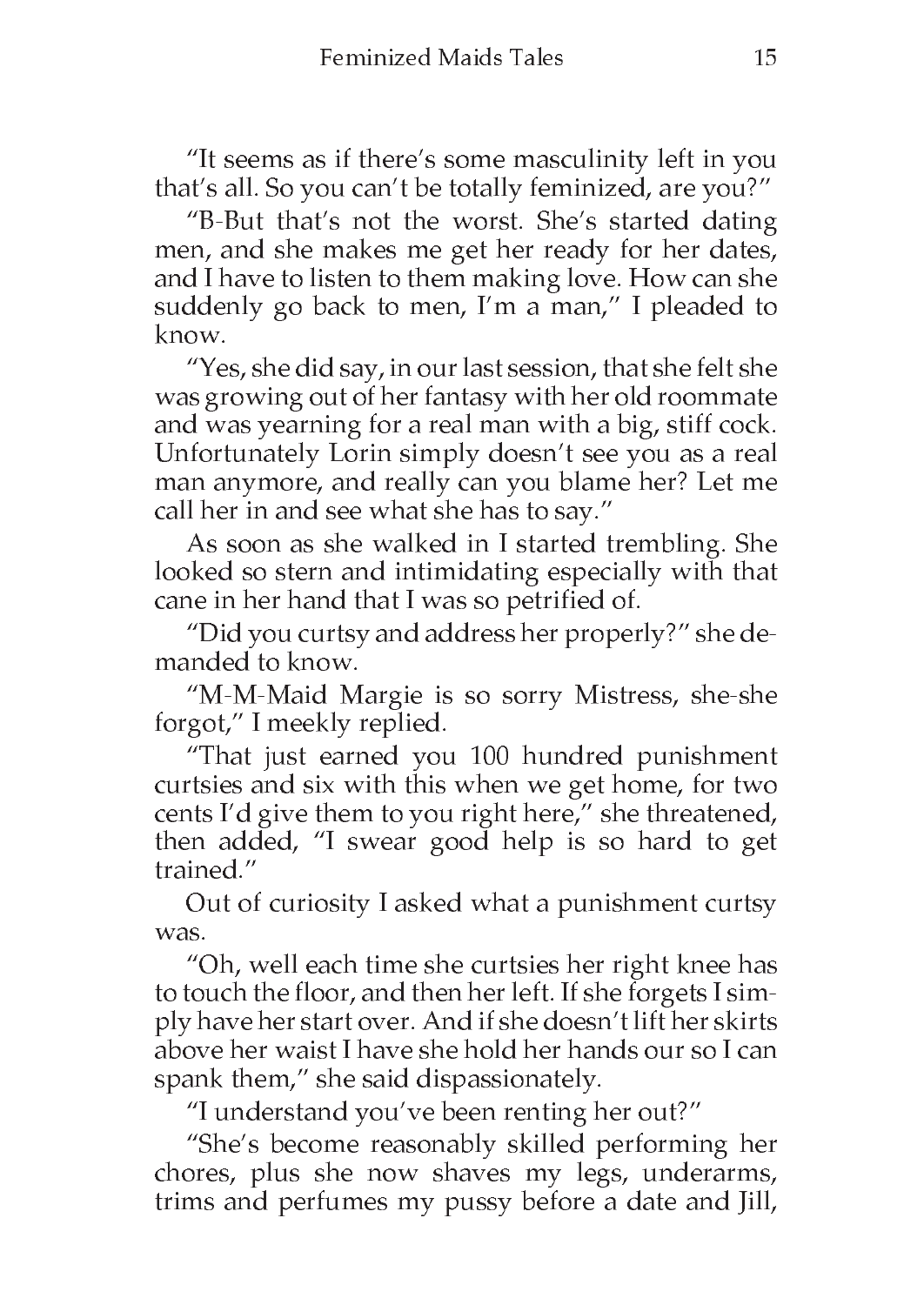my beautician, has trained her to do manicures, pedicures, bath and massage my feet, so I see no reason not to make some money off her. At least she's beginning to contribute something," she remarked scornfully.

To my shock, rather than helping me out of my terrible situation, she said, "I could use some help cleaning the house this weekend for a party, and I could use her to serve.

"Have you trained her to serve?" I asked.

Oh my yes. And she has the most revealing, actually slutty French Maid's uniform that all the men absolutely drool over, poor thing, and don't you think her legs look so sexy in eight inch heels? Although make sure you lock them on her. For some reason when she thinks I'm not looking I've caught her taking them off," she giggled.

That really sounds perfect, so could I rent her, for the weekend, I'll get her back Monday," I said.

"That'll be fine, I'll be busy with my newest stud. God, he's got a cock to die for. Hung like a bull. We're heading for Cancun for a week, so I'll give you a cut rate if you can take her off my hands for the next week. I'm sure there's a whole list of chores you can think of to keep her busy. You could have her wash and iron all your laundry. Or just lock her in your shoe closet and she'll polish all your shoes and boots. She works a sixteen hour day so you can get a lot out of her. But, you'd best take this," she said, handing her the cane, "She has a tendency to get lazy by the end of the day. So be sure to inspect her work, three strokes for every chore not done to perfection, five strokes for every chore not done in time," she said, handing me a wicked looking wooden cane.

Well, it, sadly, it did save my marriage, what was left of it, but not in any way I ever expected.

##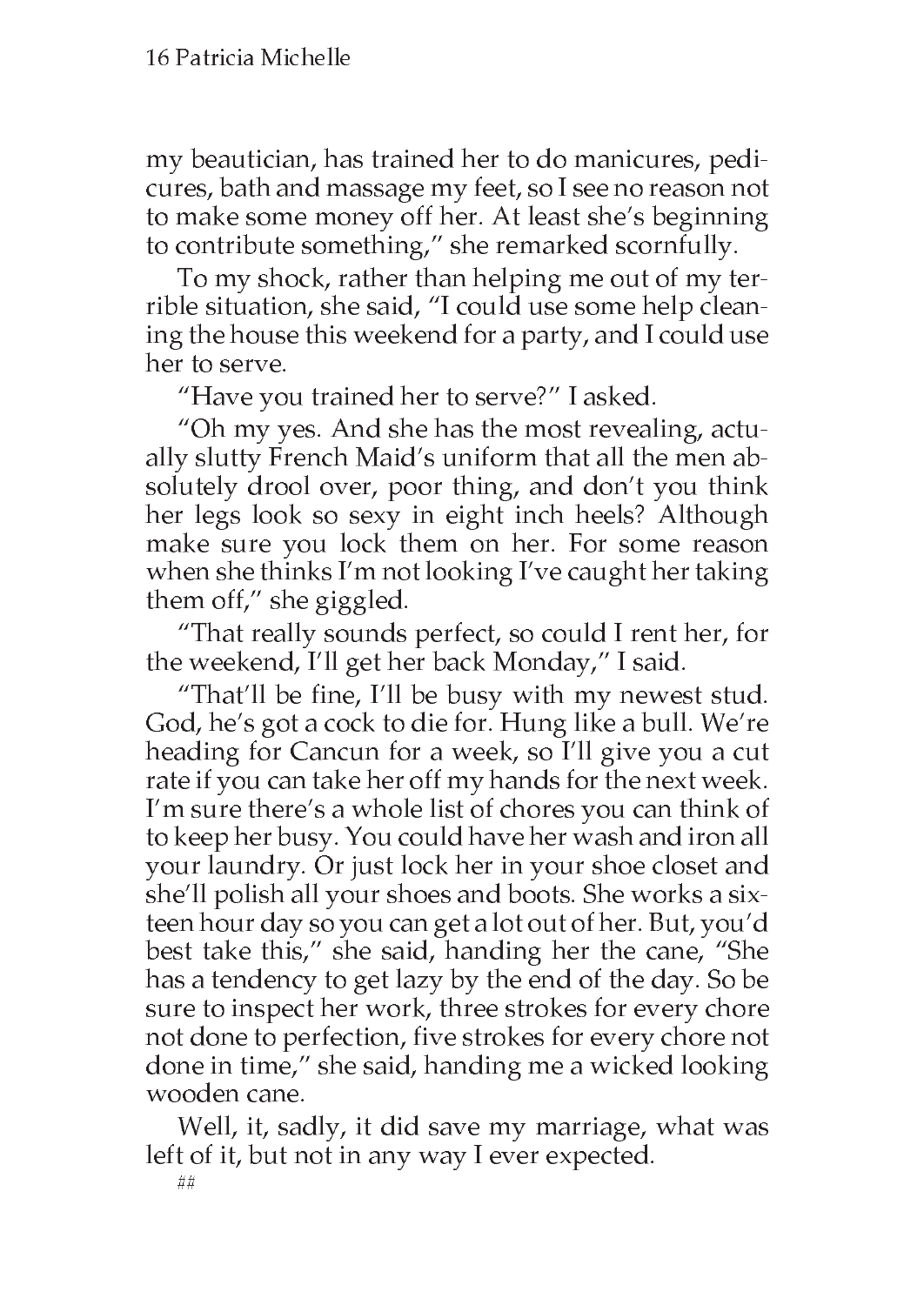